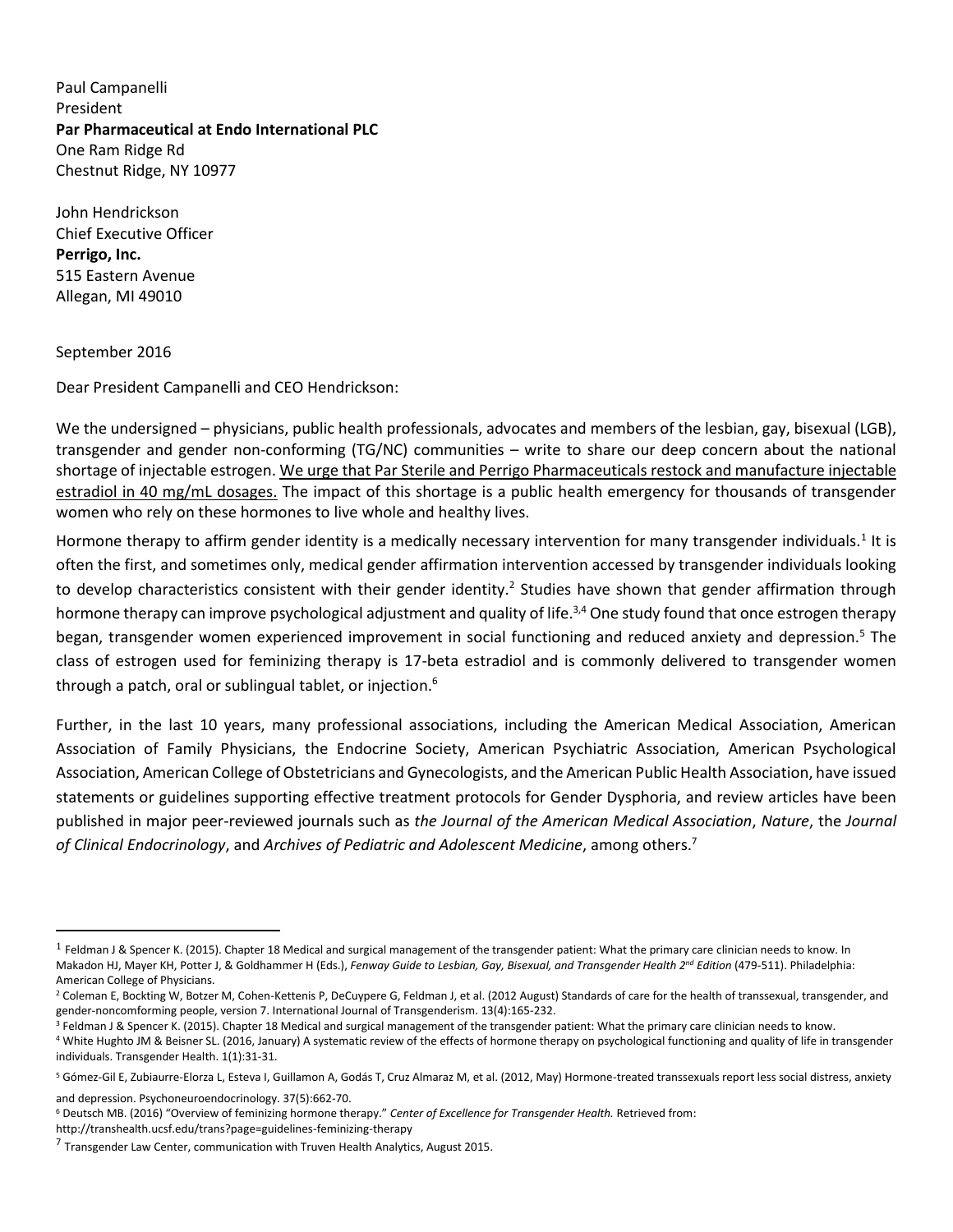As you are aware, there is a current shortage of estradiol valerate Injection.<sup>8</sup> This shortage is affecting the availability of Delestrogen and its generic counterpart estradiol valerate. The shortage includes Delestrogen injection from Par Sterile Products and estradiol valerate injection from Perrigo, in both the 20 mg/mL and 40 mg/mL formulations. We understand from Par and Perrigo spokespersons that there is a manufacturing delay for Delestrogen as well as manufacturing issues for the generic counterpart. We also understand that both companies have these products on back order, but cannot estimate release dates. While Delestrogen injection is currently available from Par Sterile Products in the 10 mg/mL formulation, <sup>9</sup> injectable estrogen at the 40 mg/mL dosage is the highest dosage and very often prescribed to transgender women in our experience.<sup>10</sup> The shortage began 18 months ago and has not since returned to the market. In July 2016, a federally-qualified health center based in New York City received none of the 40 mg/mL and 20 mg/mL formulations in their weekly drug shipment and were told that the shortage would last until at least October.<sup>11</sup> This shortage impacts 900 transgender women at that clinic alone.

# **Due to the severity of the effects of this shortage on the wellbeing of transgender women, we urge you – the manufactures — to take immediate action by restocking the 40 mg/mL dosage of injectable estrogen in both brand and generic versions.**

Manufacturers need to restore the 40 mg/mL dosage of injectable estrogen because it is the preferred regimen for many transgender women. Many patients started their transition with injectable estrogen years ago and rely on regular injections. Further, many transgender women on hormone therapy for gender affirmation experience injectables as more effective than patches or pills. Some providers are working to educate patients about the efficacy of patches and pills; but this does not negate the immediate need for injectable estrogen.

While the 40 mg/mL dosage has been unavailable, providers have made due by doubling up on the 20 mg/mL dosage. This is a temporary work-around as some patients report discomfort with the injections. Most providers will not prescribe the 10 mg/mL dosage. In order to maintain the estrogen levels that patients were able to achieve with the 40 mg/mL dosage, patients would need to inject four times as much liquid into their muscles every one to two weeks, which can be very painful for patients.

The lack of injectable estrogen is a public health crisis. Patients could likely turn to street injections to replace what they were receiving in clinics, which could put themselves at risk. Black market injectable estrogen is often diluted or laced with other potentially harmful ingredients. This shortage could contribute to further marginalization of the transgender community, putting women at risk of injecting adulterated estrogen.

The shortage of this preferred method of gender affirmation therapy has already created obstacles for clinicians to be able to provide comprehensive care to transgender patients. This injectable estrogen shortage is triggered by a lack of FDA-approval for all estrogen modalities. Therefore, the FDA should also take action by approving estrogen for gender affirmation, affording transgender women the same range of choices as menopausal women are currently given. Advocates are working to this end.

In the meantime, thousands of transgender women across the United States are unable to access injectable estrogen thereby putting their health and lives in danger. **We urge Par Sterile and Perrigo Pharmaceuticals to restock the 40 mg/mL dosage of injectable estrogen immediately**. If helpful, we can arrange a conference call to discuss this further.

l <sup>8</sup>American Society of Health-System Pharmacists. (2016, July 20). "Current Shortages: Estradiol Valerate Injection." *ASHP*. Retrieved from:

http://www.ashp.org/menu/DrugShortages/CurrentShortages/bulletin.aspx?id=1186

<sup>9</sup> American Society of Health-System Pharmacists. (2016, July 20). "Current Shortages: Estradiol Valerate Injection."

<sup>10</sup> Moore C. (2016, August 4). "Exclusive: There's an injectable estrogen shortage that's leaving trans women in Crisis." *Out*. Retrieved from: http://www.out.com/outexclusives/2016/8/04/exclusive-theres-injectable-estrogen-shortage-thats-leaving-trans-women/

<sup>&</sup>lt;sup>11</sup> Moore C. (2016, August 4). "Exclusive: There's an injectable estrogen shortage that's leaving trans women in Crisis."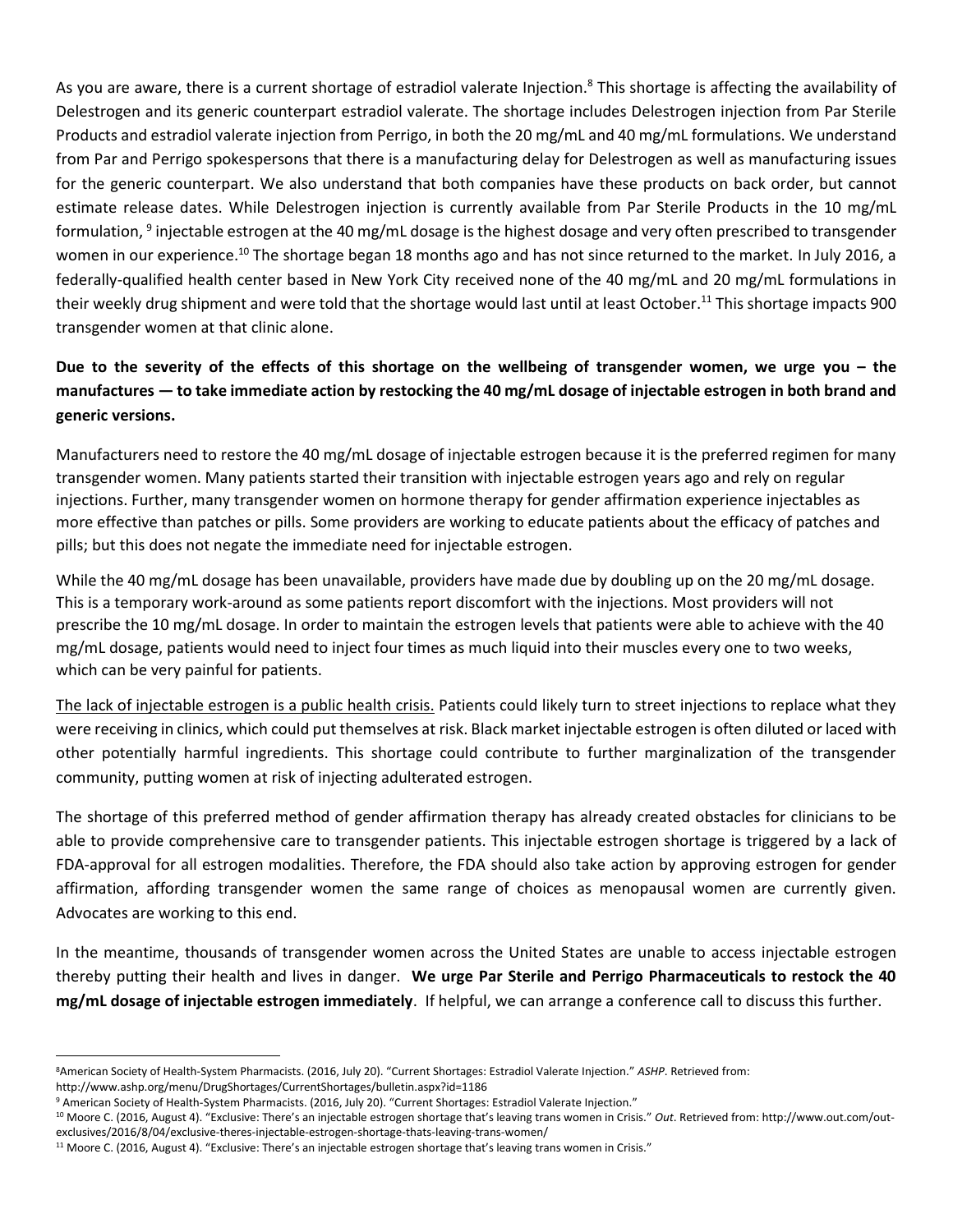Please feel free to contact Kimberleigh J. Smith, Senior Director for Community Health Planning and Policy at the Callen-Lorde Community Health Center in New York City with questions and/or to send a response [to this request:](mailto:ksmith@callen-lorde.org)  [ksmith@c](mailto:ksmith@callen-lorde.org)allen-lorde.org or 212-271-7184.

Sincerely,

(See attached for full [list of signatures\)](https://www.surveymonkey.com/r/R9MFNBQ)

**cc** Richard Klein, Director, Patient Liaison Program of the Office of Health and Constituent Affairs, U.S. Food and Drug Administration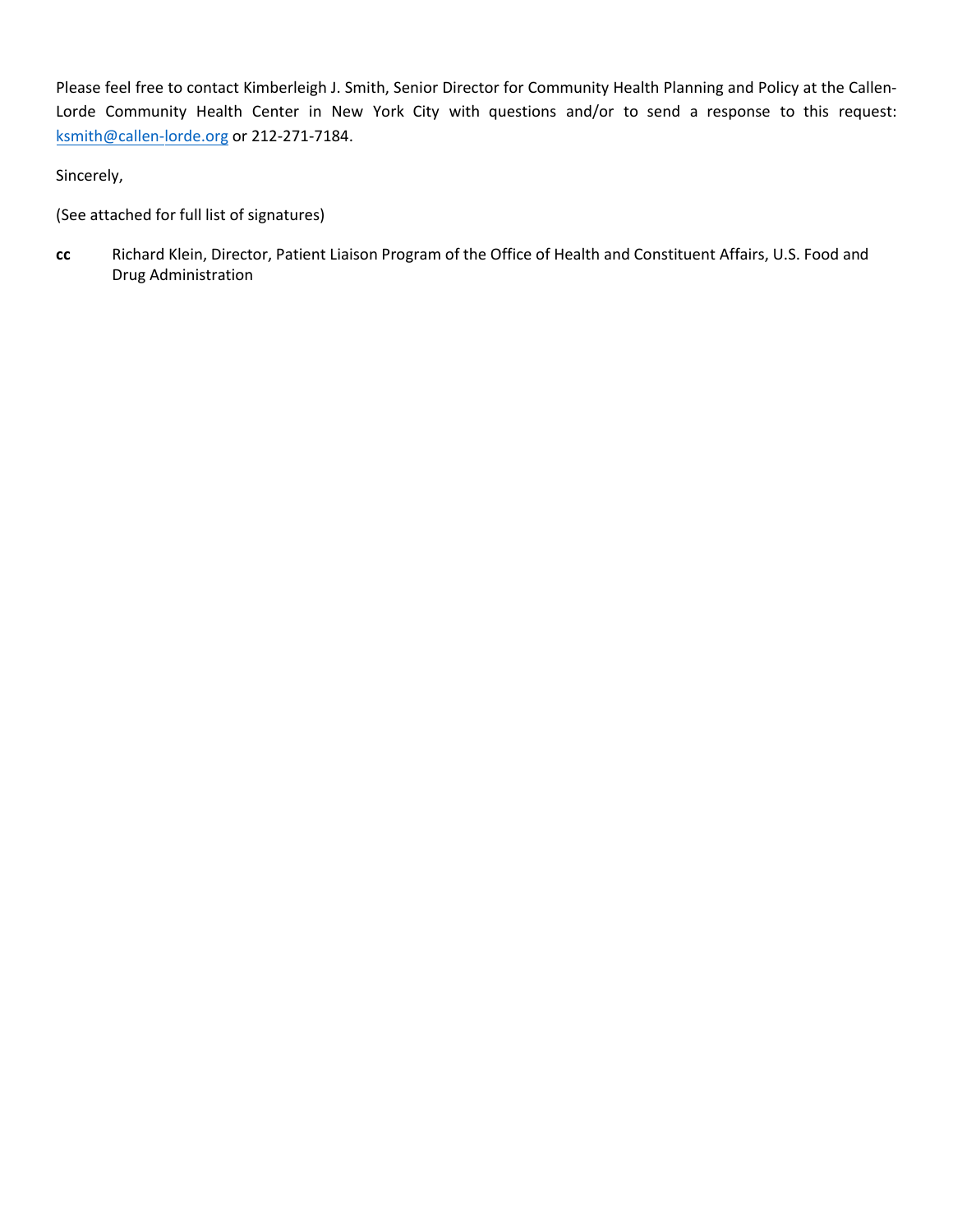#### **ORGANIZATIONS**

Callen-Lorde Community Health Center New York,NY

Fenway Health Boston,MA

Treatment Action Group New York, NY

Centro SInAPSi Naples University federico II ( Italy) Naples, Italy

Access Esperanza Clinics Inc McAllen, TX

ACT UP New York New York, NY

Adolescent AIDS Program, Children's Hospital at Montefiore Medical Center Bronx, NY

African American Office of Gay Concerns Newark, NY

Ali Forney Center New York, NY

Ansara Psychotherapy Sydney, Australia

API Wellness Center San Francisco, CA

Apicha Community Health Center New York, NY

Asian and Pacifici Islander Wellness Center San Francisco, CA

Brooklyn Community Pride Center Brooklyn, NY

Capitol Hill Medical Seattle, WA

Central Illinois Pride Health Center Bloomington-Normal, IL

Choices Counseling and Consulting Albany, NY

Clear Skies Psychological Services Colorado Springs, CO

Cortland LGBTQ Resource Center Cortland, NY

CrescentCare New Orleans, LA

Destination Tomorrow Bronx, NY

Dr. Toby Meltzer Scottsdale, AZ

EndAIDSNow New York - Paris - Copenhagen

Equi Institute Portland, OR

Equitas Health Columbus, OH

First Choice Health Centers, Inc. East Hartford, CT

Gary Howell, PsyD, PC Tampa, FL

Gay Men's Health Crisis (GMHC) New York, NY

Gender Justice League Seattle, WA

Girls United Baltimore, MD

GLMA: Health Professionals Advancing LGBT Equality Washington, DC

Greater Milwaukee Center for Health and **Wellness** Milwauke, WI

Harlem United Community AIDS Center, Inc. New York, NY

HEAT Program/SUNY Downstate Medical Center Brooklyn, NY

Housing Works, Inc.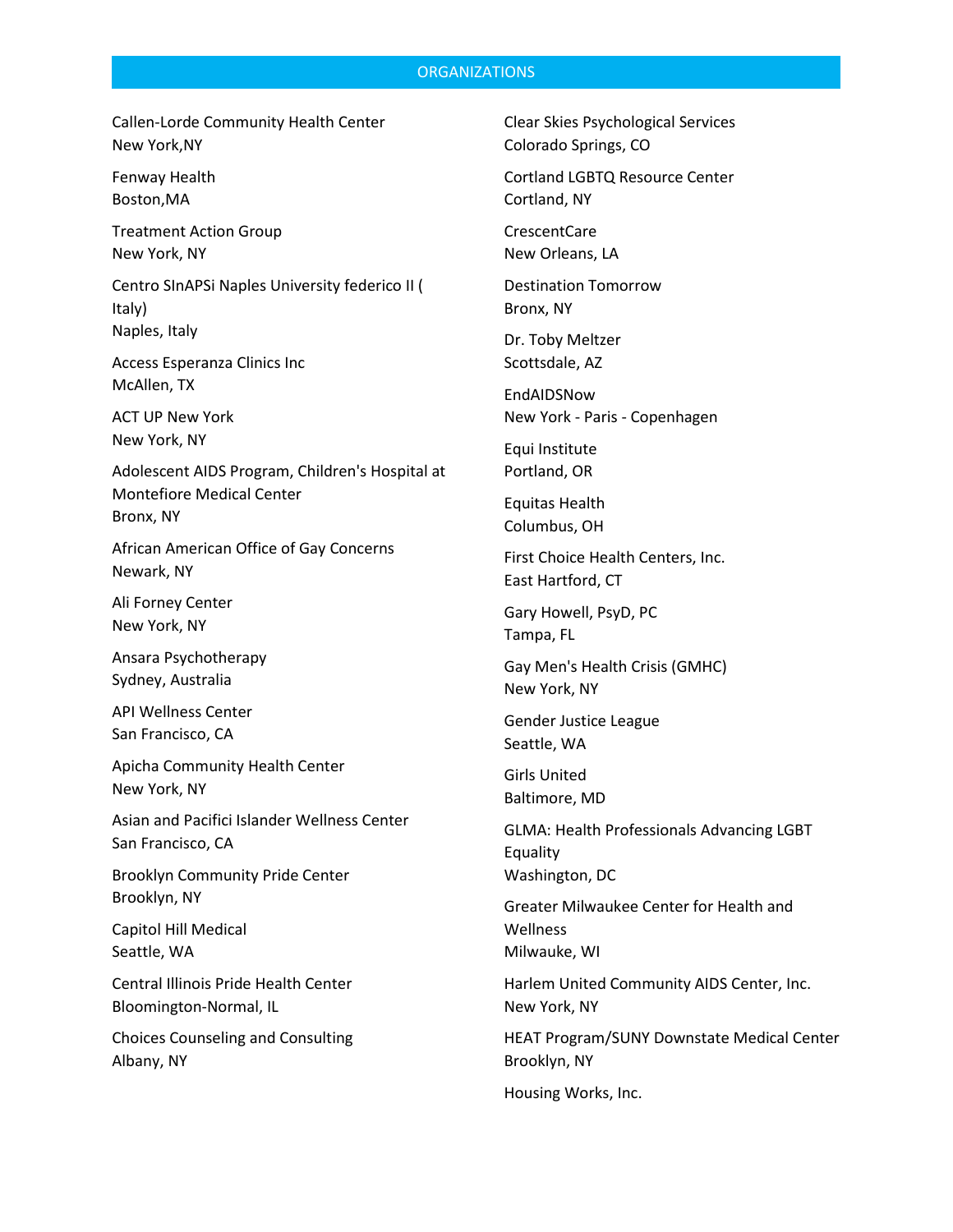### **ORGANIZATIONS**

New York, NY

Howard Brown Health Chicago, IL

Huntridge Family Clinic Las Vegas, NV

interACT National

Keeping Ballroom Community Alive Network Brooklyn, NY

Lowcountry AIDS Services Consumer Advisory Board North Charleston, SC

Lyon-Martin Health Services, a program of HealthRIGHT 360 San Francisco, CA

Make the Road NY New York, NY

Mally Speaks Washington, DC

Mazzoni Center Philadelphia, PA

Mira Krishnan LLC Grand Rapids, MI

National Center for Lesbian Rights Washington, DC

National Coalition for LGBT Health Washington, DC

National LGBT Cancer Network New York, NY

National LGBTQ Task Force Washington, DC

New Alternatives for LGBT Homeless Youth New York,NY

New York City Anti-Violence Project New York, NY

NYTAG New York Trans Advocacy Group Brooklyn, NY

Penn Medicine Program for LGBT Health Philadelphia, PA

Perceptions for People with Disablitites New York, NY

PFLAG National Washington, DC

Planned Parenthood of New York City New York, NY

Pride Center of Western New York Buffalo, NY

Pride for Youth/Long Island Crisis Center Long Island, NY

PrimeCare Community Health Chicago, IL

Private mental health practitioner Seattle, WA

Project Inform San Francisco, CA

PROMO St. Louis, MO

Rainbow Access Initiative Albany NY

SAGE New York, NY

Same Boat Consulting Boston, MA

The Center for Black Equity-Baltimore Baltimore, MD

The Lesbian, Gay Bisexual and Transgender Community Center New York, NY

Transcend Legal New York, NY

Translatina Network New York, NY

Trillium Health Rochester, NY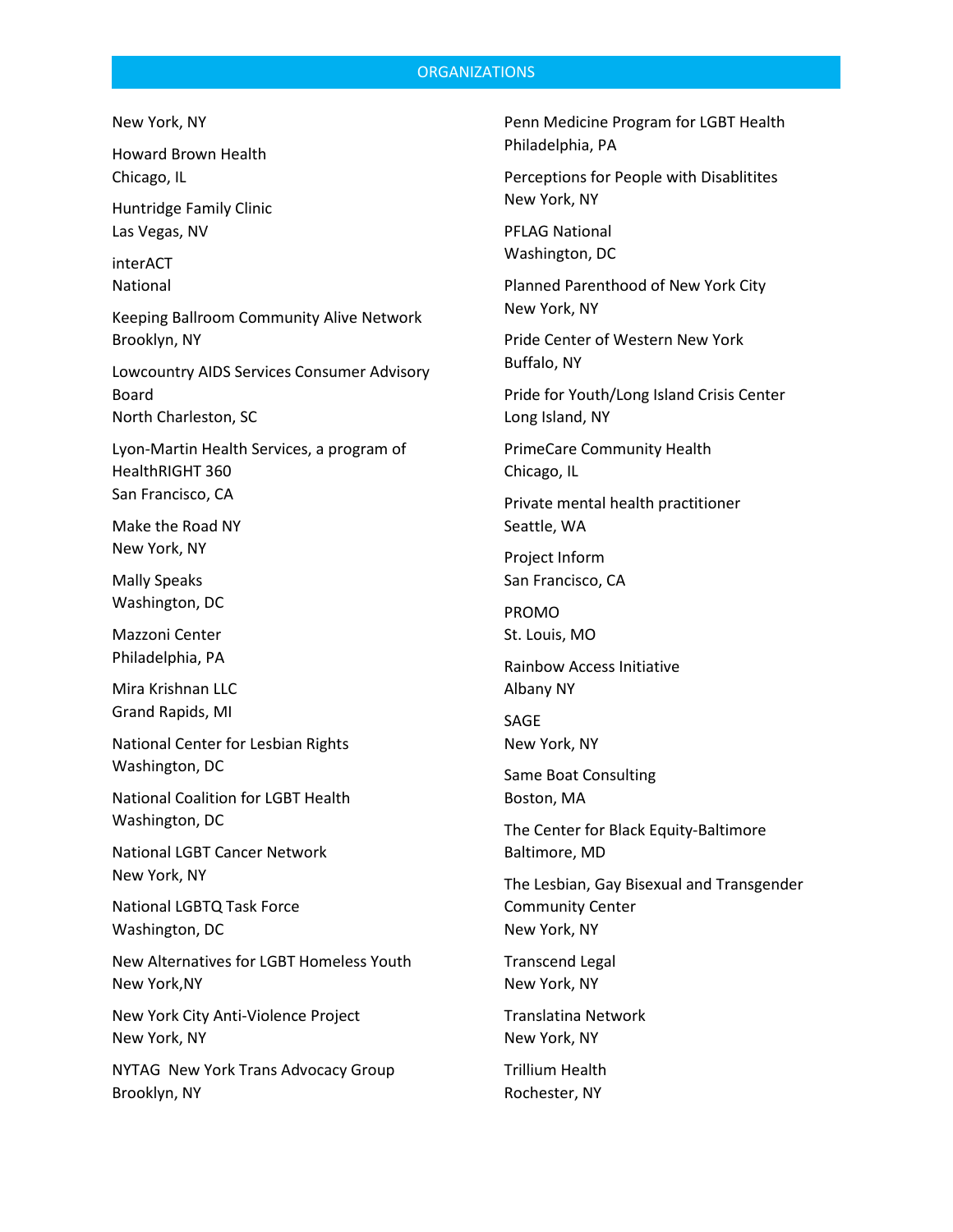## **ORGANIZATIONS**

University of Pennsylvania Student Health Service Philadelphia, PA

Urban Coalition for HIV/AIDS Prevention Services (UCHAPS) Washington, DC

Valley AIDS Council / Westbrook Clinics Harlingen, McAllen, Brownsville, TX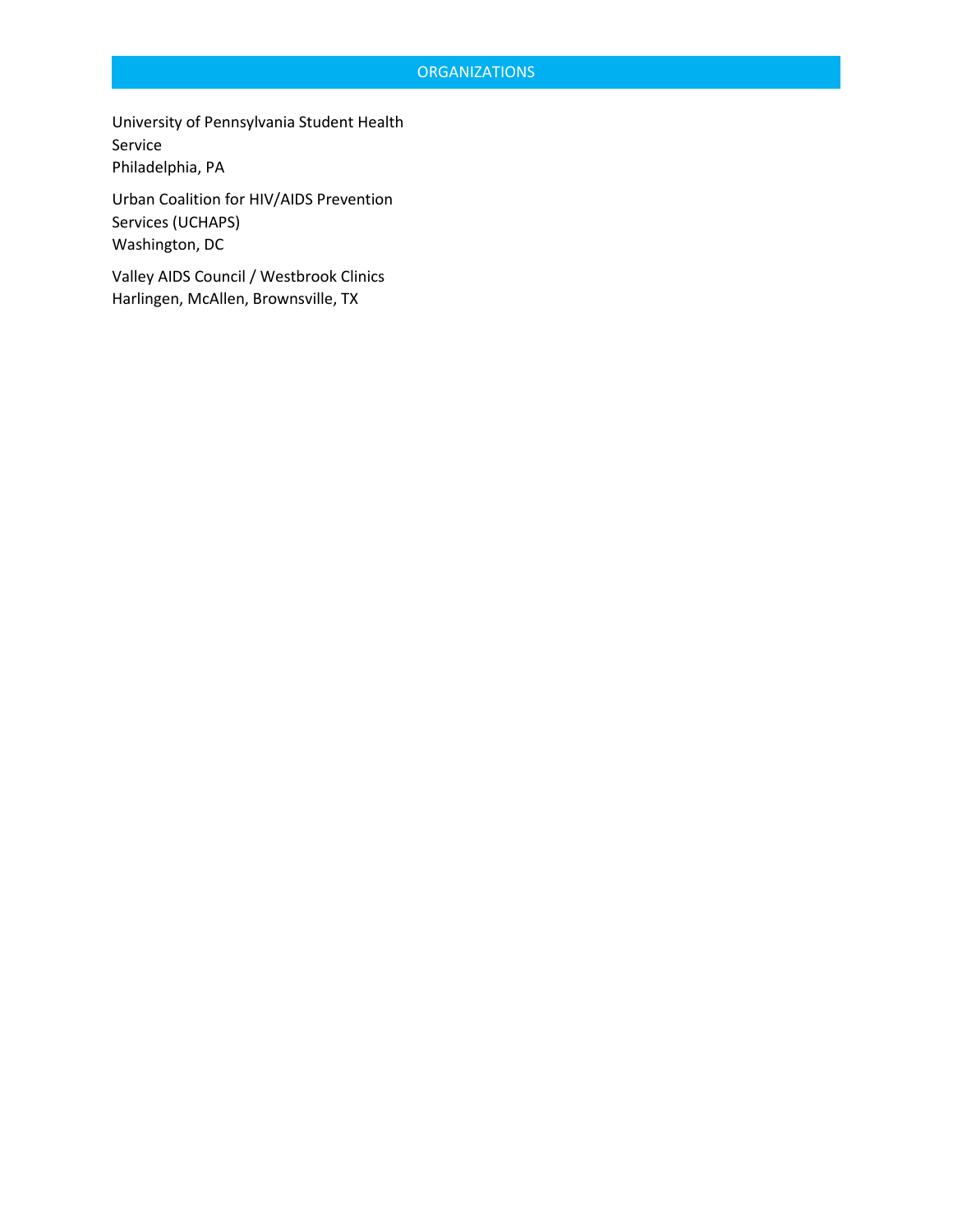#### INDIVIDUALS - ALPHABETICAL BY FIRST NAME

**A. Sidney** New York, NY **A.B. Harris Adam R. Ward, M.Sc., GradCert, PhD Candidate** Washington, DC **Adrian Juarez, PhD,RN** Buffalo, NY **Aidinha Gaxiola-Karney, MSW** New York, NY **Aldo Cortes Alexandra Ninneman Alia Hatch Alisha D. Berry, MD/MCR Candidate, Class of 2019** Portland, OR **Amy Penkin, LCSW Andie Lesowske, MD** Washington, DC **Andrea Speedie, MD** Baltimore, MD **Andrew Fliegel** Queens, NY **Andy Weekes** New York, NY **Angelica Brooks Anisah Miley, LCSW, MPA Anne Marie Williams, MD Candidate** Boston, MA **Anthony Albanese** New York, NY **Armena Acosta** New York, NY **Ashwini Hardikar** Brooklyn, NY **Athena R. Huckaby, MPH Student (last semester) Augustan Michael Dehn Axel Monrag** Bronx, NY **Ben Kirkley, MD Betsy Crenshaw Bonnie Cardell, MA, MFTI** San Francisco, CA **Brett E. Ber, LCSW, MSW** Newark, DE

**Brian Minalga, MSW** Seattle, WA **Brooke Cerda** New York, NY **Caitlin Finelli, OSM II** Athens, OH **Caitlin Quigley** Brooklyn, NY **Carl G. Streed, Jr, MD** Boston, MA **Carlos Gutierrez-Solana Carol Blenning, MD** Portland, OR **Cary Mitchell** New York, NY **Cecilia Gentili** Queens, NY **Celena Morrison** Philadelphia, PA **Charles pritchett Charlotte Ryan Chelsea D. Unruh, MD** Olympia, WA **Chris Culma** Queens, NY **Christina Daniels Christopher Schneider** New York,NY **Ciara Dior Daniels Clancy Cavnar, PsyD** San Francisco, CA **Corin Olivia Whitfield, JD Crish Sherrington** Brooklyn, NY **Dale Aucoin Damon L. Jacobs, Licensed Marriage and Family Therapist** New York,NY **Dane Saksa, MD** New York, NY **Daniel Hunt Daniel Resnick, NP** Baltimore MD **Danny Rose** New Jersey **David Cole** New York, NY

**David M. Holt, ARNP** Seattle, WA **David Toffey, BA** Portland, OR **Dean Carras Deb Burgard, PhD** Los Altos, CA **Deirdre Frances Loyall Denise Hansen, LCSW-C Destiny James** Brooklyn, NY **Devon M. Tensley D'hana Perry** New York, NY **Diedre Mouton Gray** Washington DC **Divya Thekkethala, MPH Donna Morrow** New York,NY **Drew Gutter Edward Mare** New York, NY **Eli V. Latto, MSW Elizabeth Franco, BSN, RN** Chicago, IL **Ellie Navidson, MS, RN** Chicago, IL **Elliot Marrow, AB** Boston, MA **Elyse Pine, MD** Baltimore, MD **Emily Sanderson** Brooklyn, NY **Emira Haji** Brooklyn, NY **Eric Christoff, MD** Chicago, IL **Erica Oberhand, PsyD** Bronx, NY **Erminia Cargua** Bayonne, NJ **Evan Johnson, Nursing Student** Portland, OR **Faith Bragg** Baltimore, MD **Frank Cornejo** New York, NY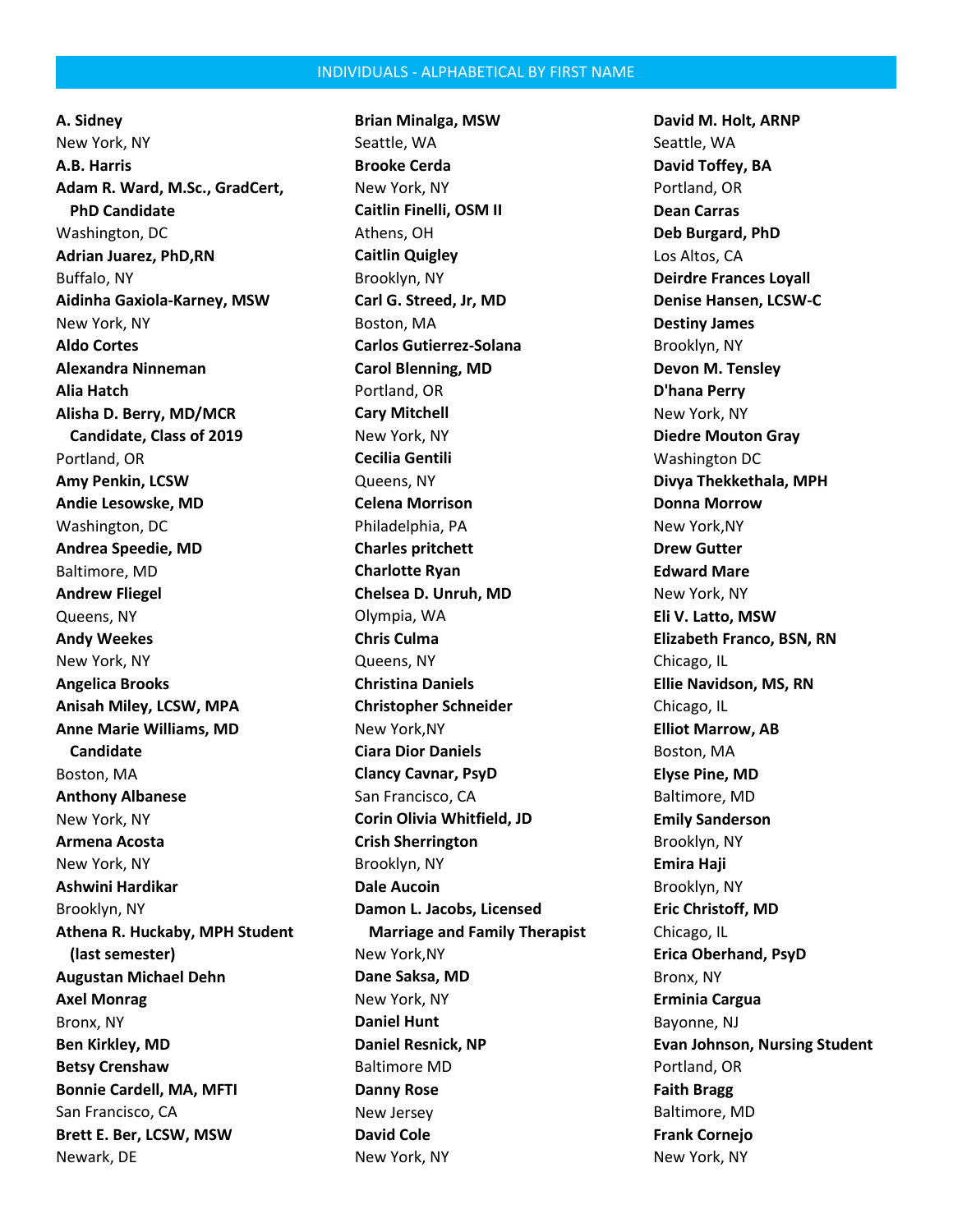**Gabby Santos** Albany, NY **Gail B. Broder, MHS Gary E. Cordingley, MD, PhD** Athens, OH **Gemma Rossi** Brooklyn, NY **George Scaravelli** New York, NY **Geri Weitzman, PhD** Palo Alto, CA **Grey Jones** Brooklyn, NY **Hannah Cressy, RN** Portland, OR **Hazel Campana** Queens, NY **Helen Petra Weiss, Medical Assistant** Seattle, WA **Heron Bassett Hugo Ayala** Brooklyn, NY **Ido Swisa** New York, NY **Isabel Casimiro, MD, PhD** Chicago, IL **J. Grady Easterling, DPH1** Madison WI **J.W. Jack Gordon, Nursing Student** Philadelphia PA **Jae Danino, CPhT** New York, NY **James D. Cronk James watson Jamie L. Pettus, PsyD** Portland OR **Jase Cannon** New York, NY **Jason Steward** New York,NY **Jayden McClam** Buffalo, NY **Jeanie Beth Wallenstein, RN, BSN Jeanna Eichenbaum, MSW, LCSW** San Francisco, CA

**Jennifer Allard, CRNP, MSN-MPH** Randallstown, MD **Jennifer Creson, LMHC** Seattle, WA **Jennifer Negley Jennifer Whitehead, MD** Chicago, IL **Jessica Gordan** New York, NY **Jessica Leopold, LCSW-C** Baltimore, MD **Jesus Barrios** Brooklyn, NY **Jill Crank, CRNP, MSN/MPH Johann Quessada Johanna Shafer, MSWR John Hauput** New York, NY **Jonae Perrussot Jonathan Appelbaum, MD** Tallahasee, FL **Jonathan William Ratner Jorge Arteaga** Brooklyn, NY **Joseph M. Freund, MD** Des Moines, IA **Josie Valderrama, PsyD** San Francisco, CA **JS Very, MFTI** San Francisco, CA **Jude Jules Purnell, BA** Philadelphia, PA **Julian Cabezas, MSW Student** New York, NY **Julie Novas, Rev., Esq, LMSW** New York,NY **Justus Eisfeld, MA** New York, NY **Karina Hernandez** New York, NY **Katelyn Ann Schneider Katherine Kropf, DO** Athens, OH **Kathleen Byrne, MD** Baltimore, MD **Katrina Pinkerton, WHNP**

**KC Chaviano** Brooklyn,NY **Kelley Donahue Khizer Ashraf, OTR/L** Albuquerque, NM **Kimberly Atwood, MA, LPC, LMHC, CST** Princeton, NJ and Doylestown, PA **Krista Farey, MD Kysa McSky** Portland, OR **Laura C. Hein, PhD, RN, FAAN** Washington, D.C. **Laura Sorensen, MSW** Philadelphia, PA **Laurel Leckert** New York, NY **Lawson Rickets** New York, NY **Leah Cohen Leland Perzanowski** PA **Liesl Wolf, RN** St. Paul, MN **Lilian Lee, MPH** New York, NY **Lindsey MacNeil, CRNP, MPH** Glen Burnie, MD **Lisa Rinker, MD** Vancouver, WA **Lisette Lahans, LCSW** Oakland,CA **Lucy Sanders Luis Santiago Lynsey Clark, ASW, MSW** San Francisco, CA **Madelyne Greene, RN** Philadelphia, PA **Mally Speaks** Washington, DC **Mannat Malik, MHS** Baltimore, MD **Marcelo Maia** New York,NY **Maria Cordero** Houston, TX **Marilia Santiago**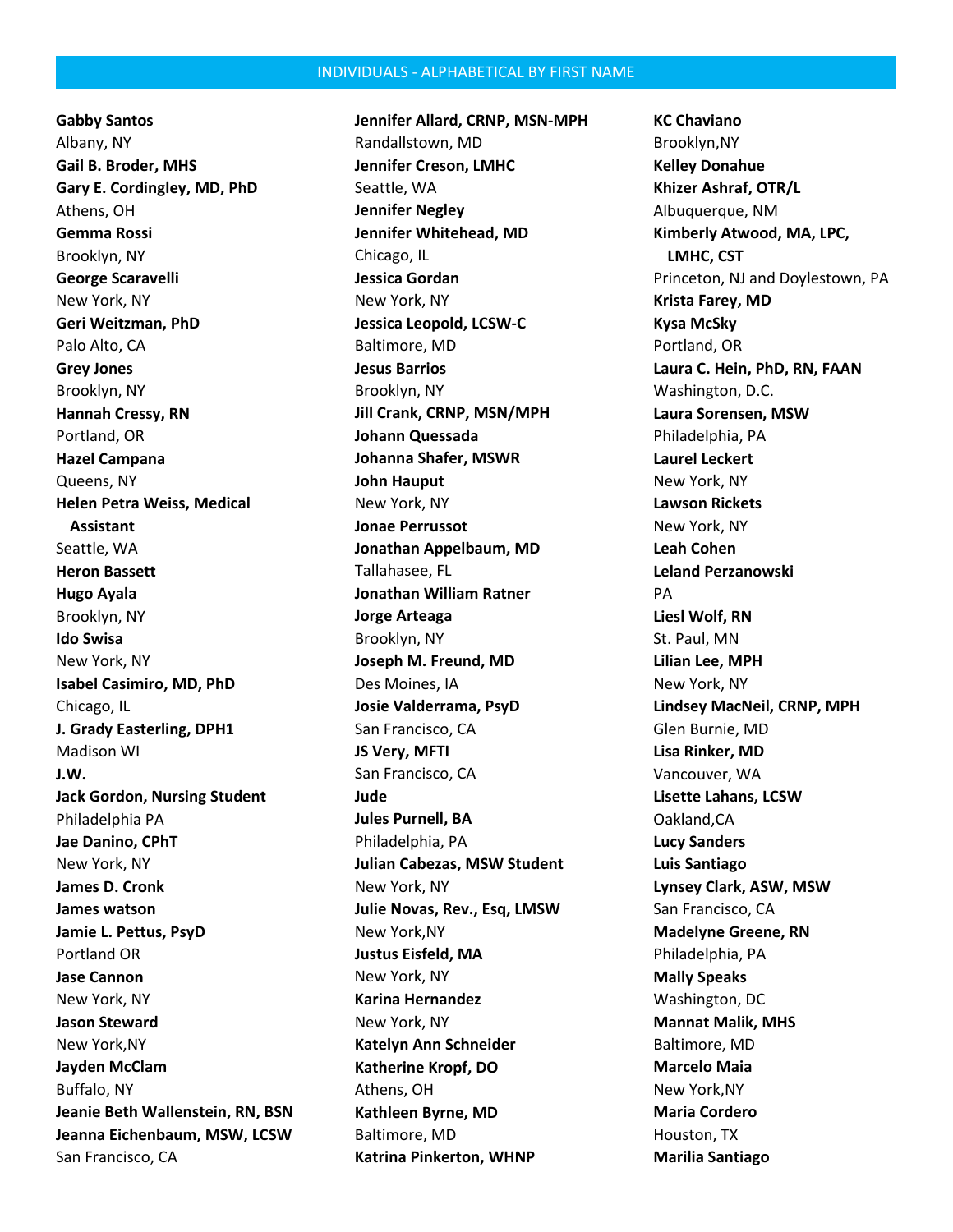New York, NY **Mark Pope, EdD** Saint Louis, MO **Marvin Belzer, MD** Los Angeles, CA **Mary Gayle Meyer, MA English, BA Journalism Matej Farkas** Queens, NY **Matthew Paganelli** New York, NY **Maverick Zacc** New York,NY **Maya Wong** Queens, NY **Melissa Harker, MSN, RN, BC** New Jersey **Michael Bullock** Brooklyn, NY **Michael Giordano, LICSW** Washington, DC **Michael Thomas Lynch** Baltimore, MD **Michaela A West, MD, PhD** San Francisco, CA **Michelle Denise Vaughan, PhD** Dayton, OH **Michelle Orengo-McFarlane, MD** Martinez, CA **Mira Krishnan, LLC** Grand Rapids, MI **Miss Ian Callaghan** San Francisco **Mollie Nisen, BA** Bronx, NY **Myles Downes, MA** San Francisco, CA **Nanette Kazaoka, OTR/L Nathan Grant Smith, Ph.D.** Houston, TX **Nelson Hunter Milbach** Madison, WI **Nick Geimer** New York, NY **Nina Fonte** New York, NY **Patrick McCleskey, MD**

**Paul A Willaims, MD Pedro Botti Carneiro, MPH** New York, NY **Peri Michael Hawley, MSW** New York, NY **Piernicola Garofalo, MD** Palermo - Italy **R. Nick Gorton, MD** San Francisco, CA **Rachel Elzey, BA** New York, NY **Rachel Neuschatz, RN, MSN** Chicago, IL **Rachel Therien** Brooklyn, NY **Rahne Alexander Raul Mejia** Brooklyn, NY **Rebecca Allison, MD** Washington, DC **Reed Clovis Gillen Remy Lourenco** Montclair, NJ **Richard Harris, Red Cross certified** Miami, FL **Ritchie Guzman** New York, NY **Robert Beil, MD** Bronx, NY **Robert Duga** Brooklyn, NY **Robin Leah Rohan Radhakrishna, MD, MPH, MS** Bay Area, CA **Ronald E Hellman, MD, MS, DLFAPA** New York, NY **Rose Elizabeth Supan Ryan Fox-Lee, JD** Portland, OR **Samantha Gridley, BA** Nashville, TN **Samara Hennet** Brooklyn, NY **Samuel Wilburn** Brooklyn, NY

**Sara Elizabeth Pinolini, JD Candidate Sara Wall, RN, BSN** Chicago, IL **Sarah Lidgus Sascha Arbouet, MD Scott Nass, MD, MPA, FAAFP Sebastian Ruhs, MD** Baltimore MD **Seth Rainess, MS** New Jersey **Shahn Dickson** Brooklyn, NY **Shasti Lloyd** Queens, NY **Shaznin Daruwalla, Psy.D.** Corvallis, OR **Sherita Heath-Ester, RN** Bronx, NY **Sierra Sparks Simone Boykin** Rochester, NY **Sophia Vargas Stacey Grenier, RN Standford Smith** Brooklyn, NY **Steven Mangual, BSW** Newburgh, NY **Susan Hope Dundas, MSBS, PA-C** Lansing, MI **Susana Chamorro** Bronx, NY **Sydney Shackelford Tamara, LMSW Tania Villa, RPA-C** Oneonta, NY **Terry Esposito Theresa Emmerling** Madison, WI **Thomas Panzella, PA-C** Brooklyn, NY **Tiffany Matthew** Corona, NY **Timothy Wang, MPH** Boston, MA **Tobirus M. Newby, LCSW** Berkeley, CA